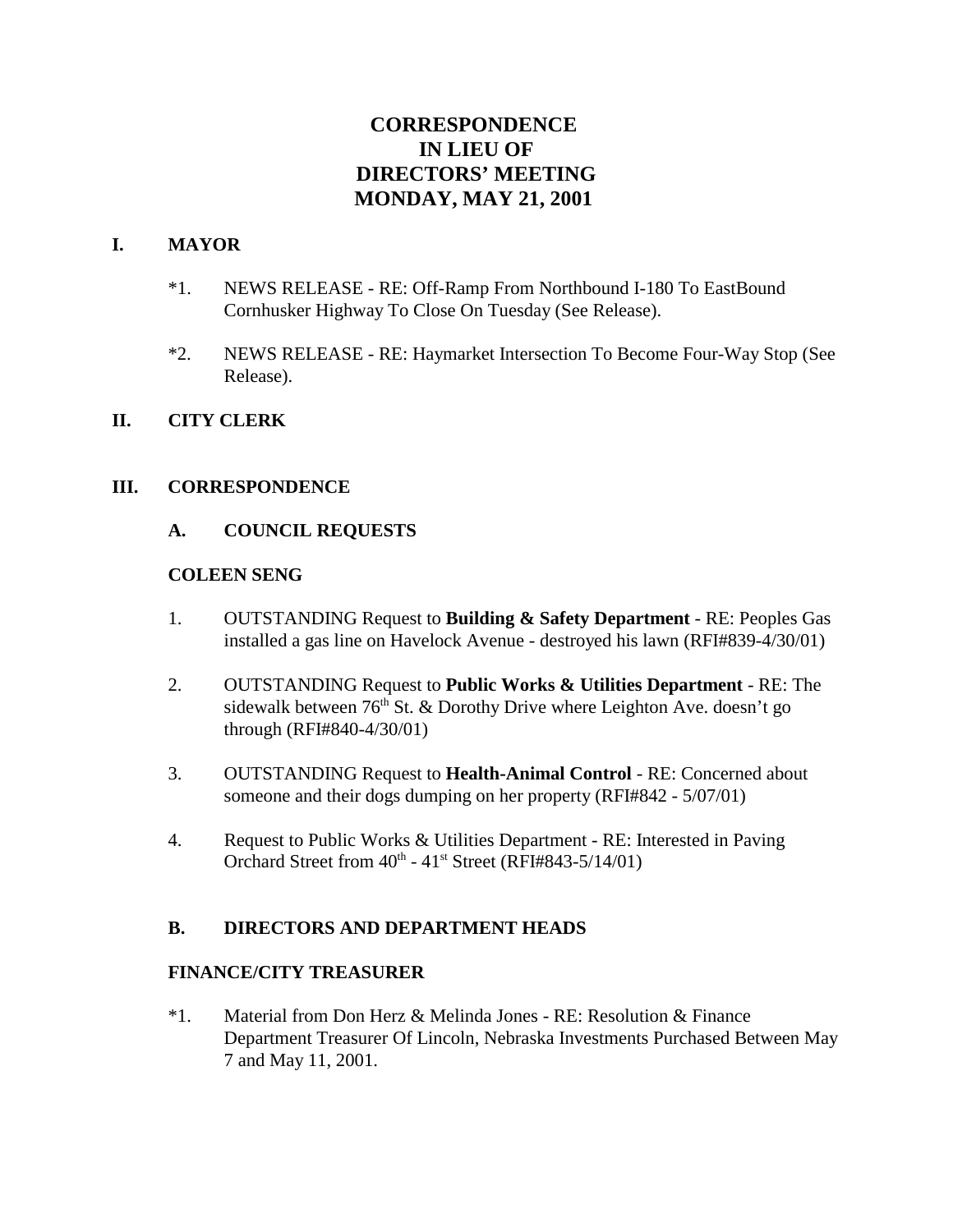#### **FIRE DEPARTMENT**

\*1. Memo from Chief Spadt to Ms. McRoy - RE: Shamrock Mobile Home Park (See Memo).

## **LIBRARY**

\*1. LIBRARY DIRECTOR'S REPORT - Lincoln City Libraries - Statistical Report - Fund Balances - Monthly Categorical Report - April 2001.

## **PARKS & RECREATION DEPARTMENT**

\*1. Letter from Lynn Johnson to Stuhr Park Neighbors - RE: Erroneous Stuhr Park Renovation Notice (See Letter).

## **PLANNING**

- \*1. Material from Ray Hill RE: Change of Zone 3245 Bill No. 00-72 on Council's Pending List (AG Agricultural to O-2 Suburban Office on property generally located at S. 84<sup>th</sup> & Old Cheney Road) (See Material).
- \*2. Material from Ray Hill RE: Change of Zone 3206 Bill No. 00-159 on Council's Pending List (AGR Agricultural Residential to B-1 Local Business on property generally located at S.  $70<sup>th</sup>$  & Pine Lake Road) (See Material).
- \*3. Material from Ray Hill RE: Change of Zone 3207 Bill No. 00-160 on Council's Pending List (AG Agricultural to B-2 Planned Neighborhood Business on property generally located at S.  $84<sup>th</sup>$  & Old Cheney Road) (See Material).
- \*4. Preliminary District Tabulations from Kathleen Sellman RE: Population Tabulations for Council and Board Districts (See Material).

# **PLANNING COMMISSION FINAL ACTION . . . . .**

\*1. Special Permit No. 1907 (Expand non-conforming residential use - 3100 West "A" Street) Resolution No. PC-00671.

### **PUBLIC WORKS & UTILITIES DEPARTMENT**

\*1. Memo from Nicole Fleck-Tooze - RE: 01-79 Alley Paving District No. 361 – 01- 80 Paving District No. 2621 (See Material).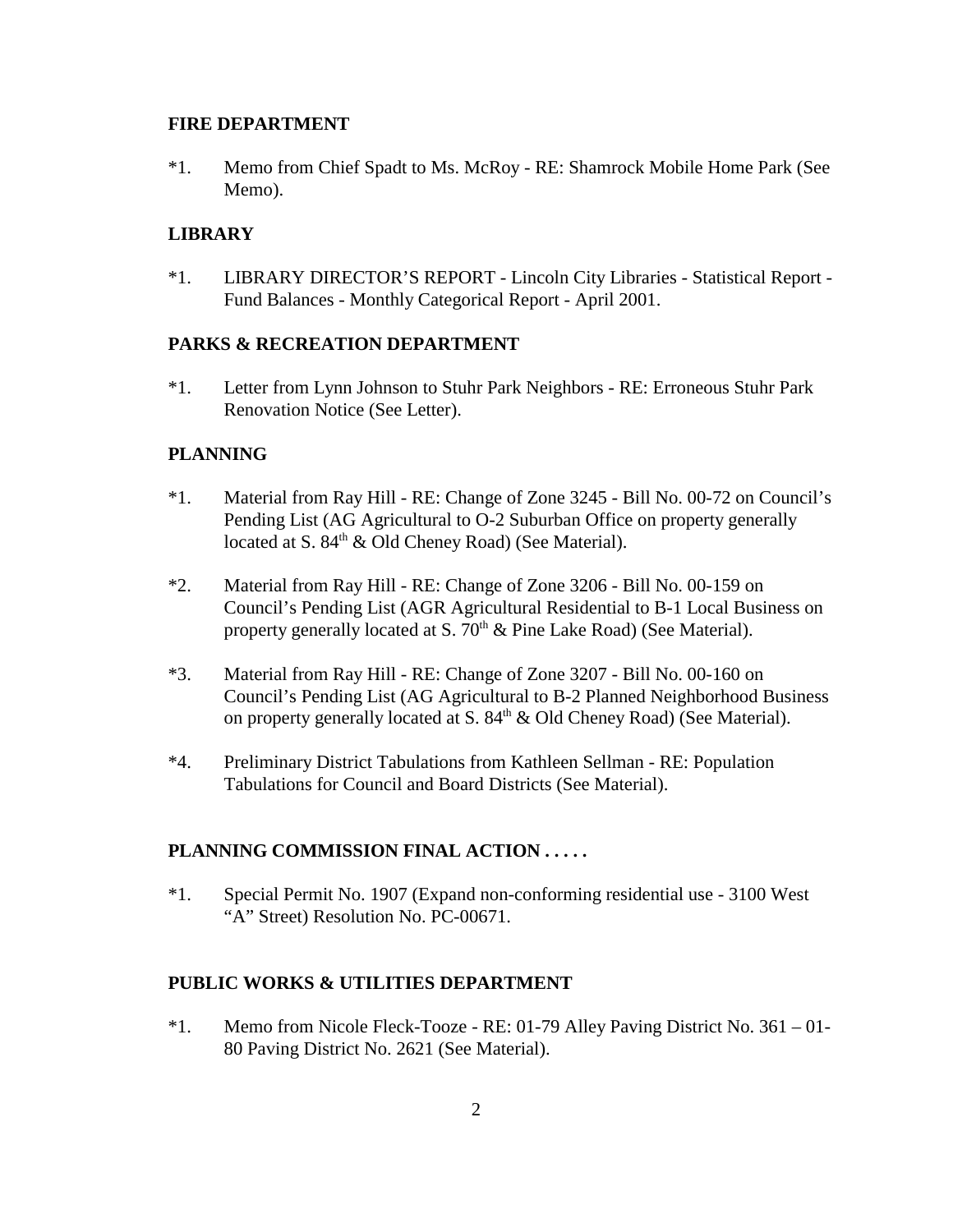## **C. MISCELLANEOUS**

- \*1. Letter from Bill Crawford RE: A major concern he has, as the opening season approaches for the Lincoln Saltdogs baseball team (See Letter).
- **\***2. Letter from Thomas Prockish, Assistant Scoutmaster, Training Chairman RE: Brayden McLaughlin has earned the rank of Eagle Scout (See Letter).
- \*3. Letter from Mat Lawson RE: The expansion of Lincoln Plating (See Letter).
- \*4. Letter from Ruby Chloupek, Power of Attorney for Dorus & Beryl Brock RE: Opposed to the alley paving - Ballard to Morrill -  $62<sup>nd</sup>$  to  $63<sup>rd</sup>$  Street (See Letter).
- \*5. Letter from Harold & Pauline Johnson RE: Paving Alley District E/W Ballard to Morrill -  $62<sup>nd</sup>$  to  $63<sup>rd</sup>$  Street (See Letter).
- \*6. Letter from Jim Jurgens RE: Paving Alley District E/W Ballard to Morrill  $62<sup>nd</sup>$  to  $63<sup>rd</sup>$  Street (See Letter).
- \*7. Letter from Nancy Bowen, President, FUSSBUDGET, INC. RE: The proposed paving of the alley between Ballard & Morrill Avenues on block 45 of the Havelock division (See Letter).
- \*8. Letter from John M. Boehm, Butler, Galter, O'Brien, Boehm & Fritz Law Firm to the Nebraska Liquor Control Commission - RE: Zapata's Mexican Restaurant - Cantina, 815 "O" Street - City of Lincoln's Request for a Show Cause Hearing (See Letter).
- \*9. E-Mail from Andrea Watkins RE: Lives right next to a recycling center the noise level of the glass recycling bin is completely unbearable (See E-Mail).
- \*10. E-Mail from Doug & Janette Roth RE: A "Thank-you" to all of them & Jerry Shoecraft for all of his help on their claim against the City (See E-Mail).
- \*11. Letter & Material from Donna Sulzman RE: Writing concerning a ticket she received for parking in a handicapped parking zone on the  $16<sup>th</sup>$  of April (See Material).
- \*12. E-Mail from M.F. Dahab, Ph.D., P.E., DEE RE: The Qwest Communications Tower (See E-Mail).